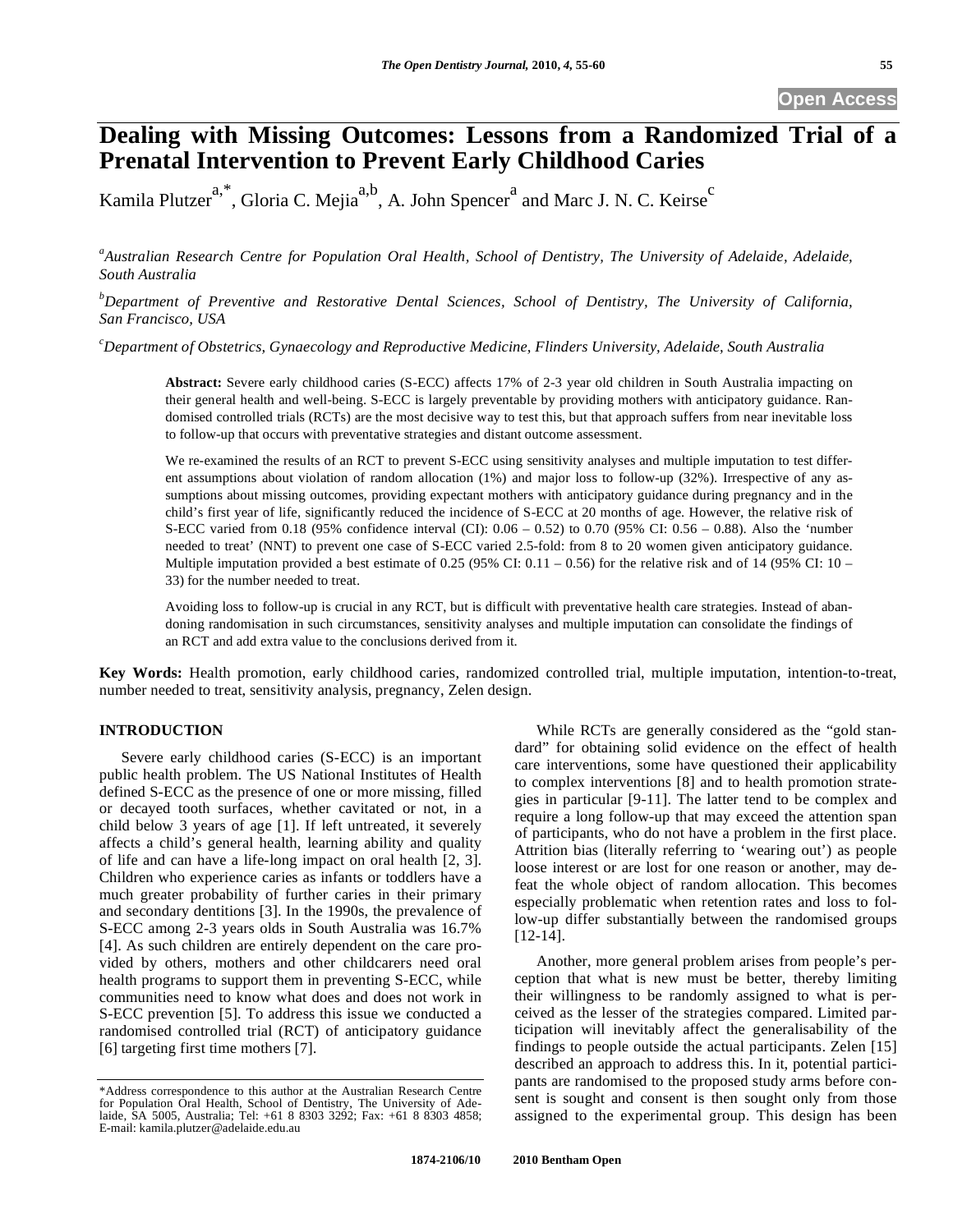criticized by ethicists on several grounds, mostly relating to people's right to know and to the fallacy of assuming that people in the control group would also have consented, if they had been aware of the alternative option [16-18].

These objections are largely overcome in a Zelen design with double consent [19]. In the double consent design, potential participants are still randomised before consent. Thereafter, they are informed about their group allocation, given full information on the alternative interventions and offered the choice of either accepting or rejecting the random allocation and of moving to the opposite group, if they choose to do so. As the most unbiased assessment is between the groups as allocated [19], irrespective of whether they received the intervention or not, based on the "intention-totreat principle" (ITT) [20], there are two major drawbacks to this approach. The first is a loss of statistical power, if many participants refuse the allocation, and the second is a loss of difference between the groups as randomised, when participants move from one group to the other.

In this paper, we address the consequences of the double consent form, but especially the attrition bias inherent in studies with prolonged follow-up, using sensitivity analysis and multiple imputation. To do so, we have used the data of our RCT "Cavity free children" in which the intervention targeted pregnant women expecting their first child, while the outcome was the oral health of their child at 20 months of age [7]. We address two questions that are relevant to similar studies conducted elsewhere. First, to what extent did the change of subjects from their allocated group influence the results? Second, how would the results change, if all enrolled subjects had participated until the end of the study without loss to follow-up?

## **MATERIALS AND METHODS**

In 2002, we started an RCT to assess an oral health promotion intervention "Cavity free children", targeting pregnant women expecting their first child. Recruitment occurred with ethical approval at all five public maternity units in Adelaide during routine antenatal visits [7]. Zelen's design with double consent [19] was used to allocate women to the intervention and control groups. The intervention consisted of providing expectant mothers with printed information on oral health and early childhood caries, which was reinforced with additional information, sent by mail when the child was 6 months and 12 months old, focusing on the child's needs at that age [6]. Outcome assessment was the presence of any carious lesion on the upper incisors, assessed by dental examination at 20 months of age. The trial resulted in a significant difference in the occurrence of S-ECC between the intervention and control infants  $(1.7\% \text{ versus } 9.6\%; \text{ p } <0.01)$ [7].

However, of 649 women allocated to the intervention and control groups, only 441 (68%) brought their child for a dental examination to assess outcome at 20 months of age [7]. Twenty-four had been legitimately excluded for prespecified reasons, unrelated to their allocation and all due to legitimate absence of a mother-infant pair because of miscarriage, stillbirth, infant death, congenital malformations, child in the custody of Child and Youth Services, or mother in custody. Fifteen were in the intervention group and nine in

The comparability of the groups was evaluated at baseline and again for those attending dental examinations to assess whether loss to follow-up had distorted the comparability of groups. Baseline characteristics assessed were various demographic factors (e.g. age, ethnicity, marital status, occupation, level of education) and women's perception of their general and dental health and oral hygiene [7]. The same characteristics and the child's age at tooth eruption were compared for those completing follow-up. There were no statistically significant differences between the intervention and control groups at baseline and at follow-up. While this suggests that the difference in S-ECC between the intervention and control groups is entirely attributable to the effect of the intervention, many would consider a loss to follow-up of 32% unacceptably high for an RCT [14]. We, therefore, conducted sensitivity analyses and multiple imputation as an approach to consolidate its findings.

Sensitivity analyses basically assess how robust the results are to changes in how the study was done. In other words, to what extent do different assumptions about the people, who were randomised but not included in the outcome assessment, affect the outcome. To do so, we tested the assumptions that those lost to follow-up would all have had S-ECC, no S-ECC, or the same incidence of S-ECC as those retained in the intervention group, the control group or overall.

We also conducted multivariable imputation, a simulation-based approach originally designed for complex surveys, in which several important data may be missing for variable proportions of participants [21, 22]. It addresses the fact that analyses including only participants with complete data may not yield valid inferences about the entire study population [22]. It is based on the statistical principle that every subject in a random sample can be replaced by another subject, randomly drawn from the same sample as the original subject, without compromising the conclusions. Missing values for each subject are filled in (imputed) with values predicted from the rest of the subject's known characteristics. A random component is added to the imputed value to account for the uncertainty due to the imputed value not being observed, but estimated. This is done by creating not one but several (multiple) imputed data sets, which are analysed separately and later combined to provide estimates and covariance matrices [23]. Multivariable techniques, employing a sequence of regression models, are used for imputing missing values [23].

In our analysis, the estimates were calculated using IVEware [23]. Outcome data were imputed for each participant lost to follow-up, conditional on the known variables for that participant, considering imputation on a variable by variable basis [23]. The basic strategy was to create imputations through sequences of multiple regressions, each time overwriting previously drawn values, building interdependence among imputed values [23, 24]. In total, a series of five im-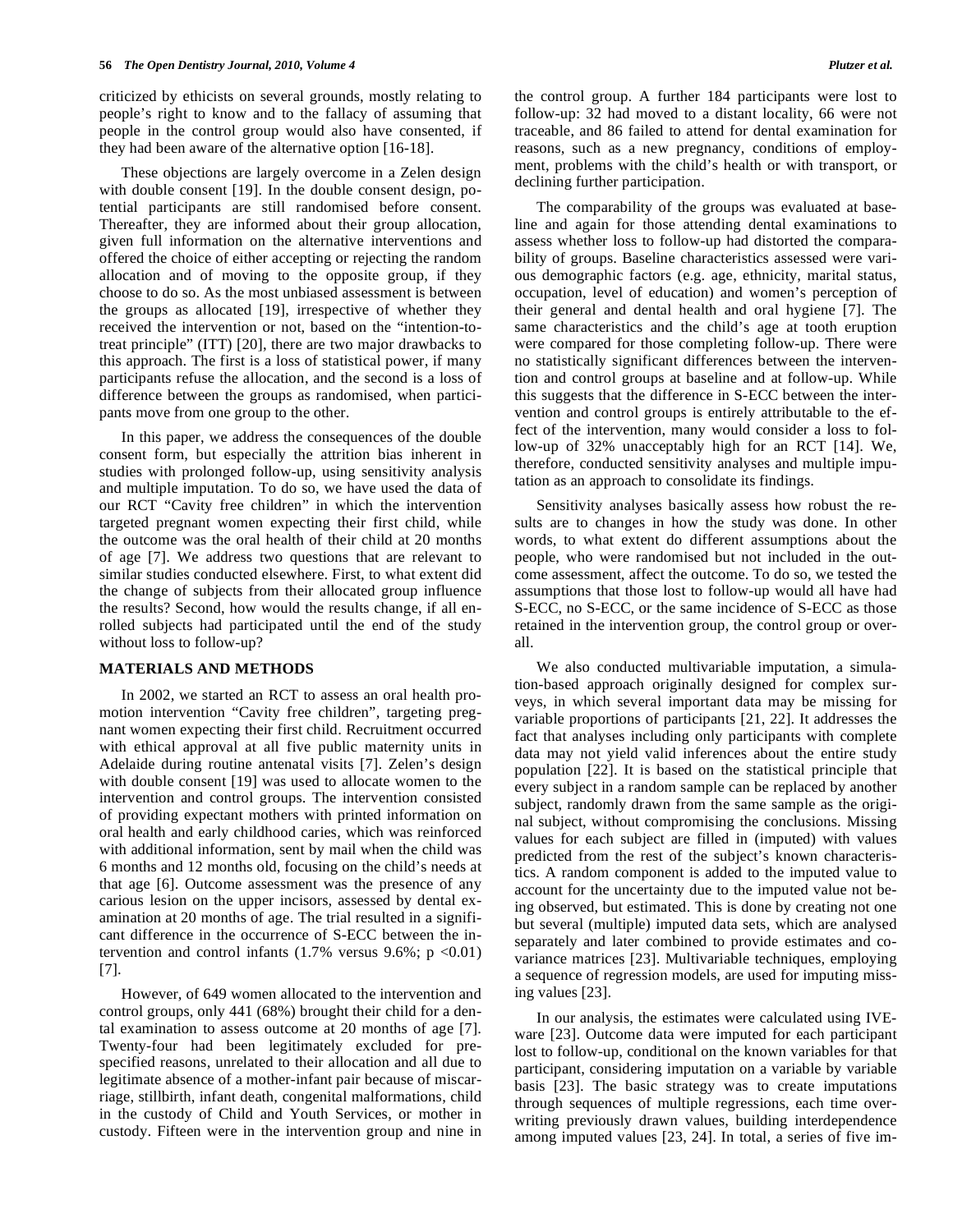#### **Table 1. Effect of Cross-Over Between the Intervention and the Control Group (Zelen's Double Consent Design) and Loss to Follow-Up on the Effectiveness of an Early Childhood Caries Prevention Programme**

| <b>Type of Analysis</b>                                                                                                         | S-ECC Observed $(n/N)$ * |         | <b>Outcome Parameters (95% Confidence Interval)</b> |                 |                        |                 |         |             |  |  |  |
|---------------------------------------------------------------------------------------------------------------------------------|--------------------------|---------|-----------------------------------------------------|-----------------|------------------------|-----------------|---------|-------------|--|--|--|
|                                                                                                                                 | <b>Intervention</b>      | Control | <b>Relative Risk</b>                                |                 | <b>Risk Difference</b> |                 | $NNT**$ |             |  |  |  |
| Analysis for all participants recruited irrespective of their pregnancy outcome and presence or absence of a mother-infant pair |                          |         |                                                     |                 |                        |                 |         |             |  |  |  |
| Primary intention to treat analysis                                                                                             | 4/322                    | 20/327  | 0.20                                                | $(0.07 - 0.59)$ | 0.05                   | $(0.02 - 0.08)$ | 20      | $(13 - 50)$ |  |  |  |
| Analysis for all mother-infant pairs in the study                                                                               |                          |         |                                                     |                 |                        |                 |         |             |  |  |  |
| Intention to treat analysis                                                                                                     | 4/307                    | 20/318  | 0.21                                                | $(0.07 - 0.60)$ | 0.05                   | $(0.02 - 0.08)$ | 20      | $(13 - 50)$ |  |  |  |
| Analysis per treatment received                                                                                                 | 4/312                    | 20/313  | 0.20                                                | $(0.07 - 0.58)$ | 0.05                   | $(0.02 - 0.08)$ | 20      | $(13 - 50)$ |  |  |  |
| Analysis for mother-infant pairs with outcome assessment                                                                        |                          |         |                                                     |                 |                        |                 |         |             |  |  |  |
| Analyses per group allocation                                                                                                   | 4/227                    | 20/214  | 0.19                                                | $(0.36 - 0.52)$ | 0.09                   | $(0.03 - 0.12)$ | 11      | $(8 - 33)$  |  |  |  |
| Analysis per treatment received                                                                                                 | 4/232                    | 20/209  | 0.18                                                | $(0.06 - 0.52)$ | 0.08                   | $(0.04 - 0.12)$ | 13      | $(8 - 25)$  |  |  |  |

\* S-ECC = severe early childhood caries

\*\* Number Needed to Treat to prevent one case of S-ECC. It is calculated as (1/Risk Difference)

#### **Table 2. Effect of Different Assumptions About Missing Outcome Data on the Effectiveness of an Early Childhood Caries Prevention Programme**

| <b>Assumptions About Missing Outcomes</b>          | Number with S-ECC*  |         | <b>Outcome Parameters (95% Confidence Interval)</b> |                 |                        |                 |         |             |  |
|----------------------------------------------------|---------------------|---------|-----------------------------------------------------|-----------------|------------------------|-----------------|---------|-------------|--|
|                                                    | <b>Intervention</b> | Control | <b>Relative Risk</b>                                |                 | <b>Risk Difference</b> |                 | $NNT**$ |             |  |
| All lost to follow-up have S-ECC                   | 84                  | 124     | 0.70                                                | $(0.56 - 0.88)$ | 0.12                   | $(0.04 - 0.19)$ | 8       | $(5 - 25)$  |  |
| None lost to follow-up have S-ECC                  | 4                   | 20      | 0.21                                                | $(0.07 - 0.60)$ | 0.05                   | $(0.02 - 0.08)$ | 20      | $(13 - 50)$ |  |
| All have S-ECC frequency as intervention<br>group  | 5                   | 22      | 0.24                                                | $(0.09 - 0.61)$ | 0.05                   | $(0.02 - 0.08)$ | 20      | $(13 - 50)$ |  |
| All have S-ECC frequency as control group          | 12                  | 30      | 0.41                                                | $(0.22 - 0.79)$ | 0.06                   | $(0.02 - 0.09)$ | 17      | $(11 - 50)$ |  |
| All have S-ECC frequency as entire popu-<br>lation | 8                   | 26      | 0.32                                                | $(0.15 - 0.69)$ | 0.06                   | $(0.02 - 0.09)$ | 17      | $(11 - 50)$ |  |
| Multiple imputation of missing outcomes            | 7                   | 29      | 0.25                                                | $(0.11 - 0.56)$ | 0.07                   | $(0.03 - 0.10)$ | 14      | $(10 - 33)$ |  |

\* Cases of severe early childhood caries (S-ECC) that would have been observed in the intervention ( $n = 307$ ) and control group ( $n = 318$ ) with mother-infant pair as randomised, if the assumption about missing outcomes would be correct.

\*\* Number Needed to Treat to prevent one case of S-ECC.

putations were used to create the data set. The independent variables used in the regression model to predict the incidence of S-ECC were maternal age, gestational age at enrolment and at the time of birth, the mother's body mass index and her self-reported decayed, missing or filled teeth (DMFT). Information on each of these was available for more than 97.5% of enrolled women (missing data: range: 0- 14, mean: 5.2; 0.8%).

SPSS 15.0 for Windows, IVEware and Revman 4.2 were used for data analysis.

# **RESULTS**

#### **Effects of the Zelen Double Consent Design**

Bias, resulting from non-acceptance of the allocation, applied to only five mothers who opted for the intervention group after having been assigned to the control group. As none of their infants experienced S-ECC, their small number marginally affected only the denominators and not the numerators without changing the number needed to treat (NNT) to prevent one case of S-ECC (Table **1**).

## **Effects of Loss to Follow-up**

The assumptions that infants without follow-up would all have S-ECC or would all not have S-ECC, both confirmed the statistically significant effect of the anticipatory guidance (Table **2**). However, the relative risk and absolute risk reduction (i.e. risk difference) changed markedly, resulting in a 2.5 times difference in the NNT from 8 to 20. The more realistic approach of considering that those lost to follow-up would follow the overall pattern or that of their own or their opposite group resulted in marked differences in relative risk, but had little effect on the NNT, ranging between 17 and 20 (Table **2**).

The multiple imputation approach (Table **2**) affected the relative risk compared with both the intention to treat analysis and the analysis based on infants available for outcome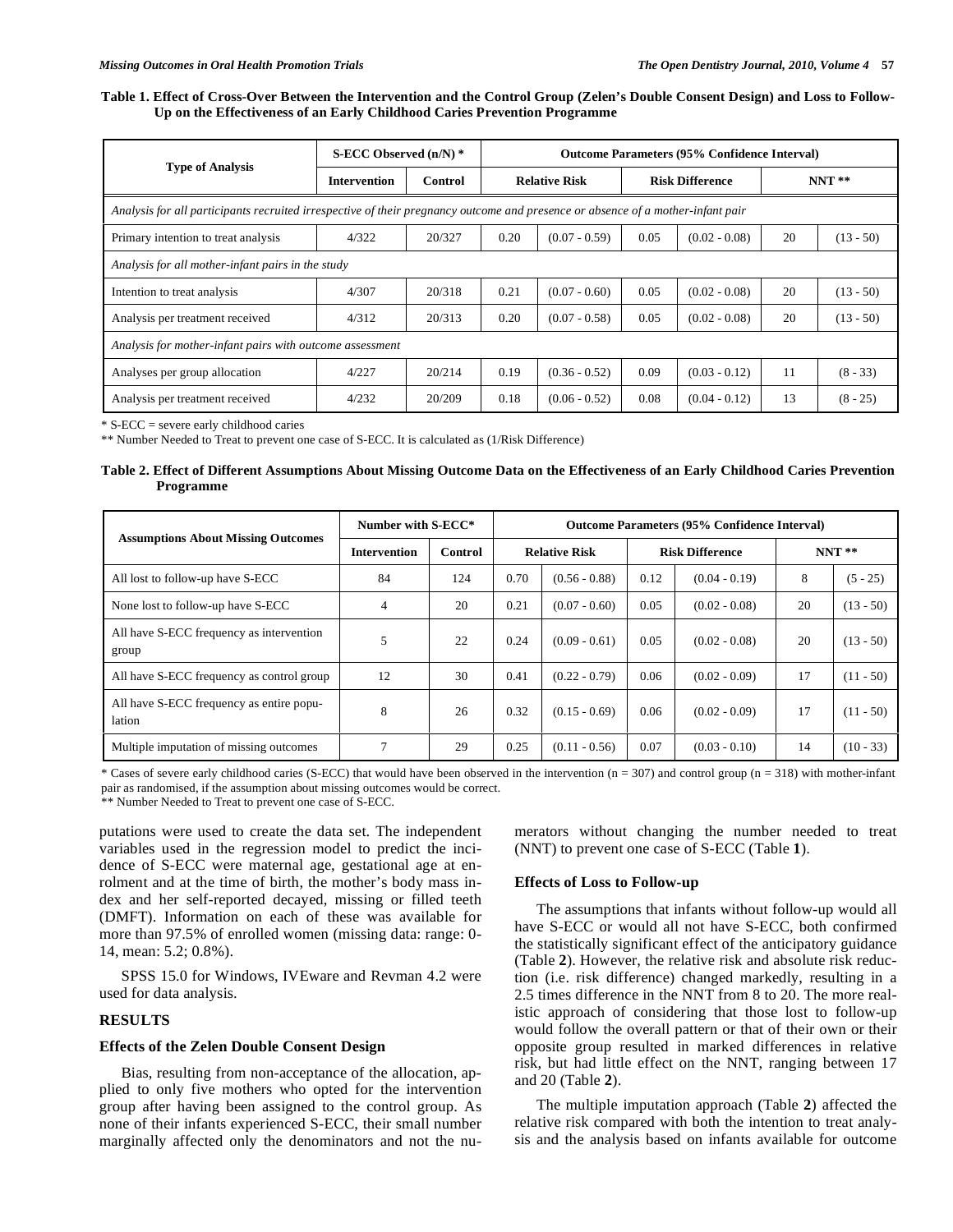assessment (Table **1**), but the risk difference and, consequently, the NNT of 14 was nearly identical to that calculated on the basis of the available follow-up data (NNT  $=$ 13).

#### **DISCUSSION**

Over the years RCTs have attracted friends and foes. This is likely to continue as not everything can be evaluated in this way [11]. RCTs are formally planned, prospective studies to compare the effects of an intervention with those obtained by alternative approaches. Randomisation, analogous to a fair coin toss, is the key word in this type of study as it is the only known means of ensuring that every participant, irrespective of her or his prior characteristics, has an equal chance of being assigned to one intervention or another [13]. Proper conduct of an RCT is governed by several further requirements, including a clearly formulated protocol with stated conditions for inclusion and exclusion of subjects and prior calculation of the number needed to minimize the likelihood that the results will reflect the play of chance [13, 20]. While these elements are all essential to the interpretation and meaning of the findings, the real benefit of an RCT arises from whether its findings are likely to be applicable to others, both patients and clinicians, outside the trial.

The two crucial issues of 'are the results an unbiased assessment of the intervention studied' and 'are the results applicable to other people than those in the trial' are commonly referred to in the literature respectively as internal and external validity [25]. The latter is often referred too as 'generalisability' [25]. In the field of health promotion, these two issues are more intertwined than in any other field. If the results are seriously biased, there is no need to know about them. If they are unbiased, but cannot be generalised to a substantial part of the population, their usefulness for enhancing population health is likely to be minimal.

In our RCT, we dealt with these issues using a strict protocol with inclusion and exclusion criteria, validated outcome measures and prior power analysis [7]. We recruited women at all public maternity units in Adelaide. By comparing the characteristics of our participants with those of all women giving birth in Adelaide [26], we could ascertain that these women were a 'random sample' of first time mothers attending for public antenatal care. The results may not be generalisable to the 35% of women seeking private maternity care, as these tend to be older, of higher socio-economic status and more likely to be Caucasian than women attending public hospitals [26]. Our concern, however, was to ensure that the results would be applicable to the majority of first time mothers and their infants in the public health system. Our exclusion criteria, based on the fact that not every pregnant woman will have a child nearly two years down the track, were also explicit and stringent. We could not control, however, for women opting out, choosing the alternative approach, lost to follow-up, or declining further participation for one reason or another. While our choice for a Zelen design was based on the need to enhance participation and to obtain a representative sample of the population, the current in-depth analysis was prompted by the substantial and unavoidable loss to follow-up.

Zelen's original design [15], intended to address issues of validity, is rightly rejected by most ethicists [16, 17], as it results from an era in which people's need for full information about alternative options and responsibility for their own health were not given the same attention as they are today. In its double consent form, Zelen's design [19] largely overcomes such objections and substantially enhances the generalisability of the conclusions that can be derived from a single trial. The findings are more likely to be applicable to the population concerned than those of a trial in which few eligible persons have sufficient equipoise to accept chance allocation. This would seem to be particularly important with preventative strategies. Firstly, there is often some refusal to participate in preventative actions, which the Zelen design can account for. Secondly, contamination of the control group, whose members wittingly or unwittingly acquire some of the exposure that should have been restricted only to those in the intervention group, can be a major problem in such trials. This problem, also referred to as 'contamination bias' or 'dilution bias' [27], is largely avoided by offering participants a genuine choice of moving from one group to the other, if they desire to do so.

Cross-over from one group to another is a major concern, however, as groups that were comparable at the time of randomisation may no longer be comparable at the time of outcome assessment based on the actual treatment received. Analyses based on the 'intention to treat' (ITT) principle, the accepted standard for all RCTs [12, 20], cannot resolve this either when treatments have become effectively 'homogenised' [17, 19]. Adamson et al. [27], who identified 58 trials that had used a Zelen design between 1990 and 2005, found a mean cross-over rate of 13.8%. Even with the single consent design, a cross-over rate of only 10% requires a 20% increase in sample size to maintain power [19]. With a 10% cross-over in the double consent design, sample size needs to increase with 60% in order to achieve the power of a conventional RCT [19, 27]. Fortunately, cross-over was a minor issue in our trial, occurring in less than 1% and being unidirectional, only from the control group to the intervention group. As no cases of S-ECC were observed in the few participants who changed group allocation, adjustment of the outcome statistics affected only the denominators and not the numerators. This may not be so in other trials, however, and emphasises the need for sensitivity analyses when interpreting the results of such trials.

Loss to follow-up is a major issue in any RCT addressing outcomes that are not immediate. After all, its major strength is in the ITT principle, analysing results irrespective of what happens after randomisation [13, 20] or, as others have put it, 'once randomised, always analysed' [14]. In health promotion interventions, which target healthy people and distant outcomes, this is a genuine nightmare. Efforts to track all participants for as long as is needed, however intensive, are bound to fail as people pursue other objectives in life. Sensitivity analyses in general and multiple imputation techniques in particular, imperfect as they are, provide an answer to this. They have not been given much attention, however [12, 28]. For example, the extensive glossary of the Cochrane Collaboration on terms and definitions related to RCTs (http://www.cochrane.org/resources/glossary.htm) does not even refer to multiple imputation.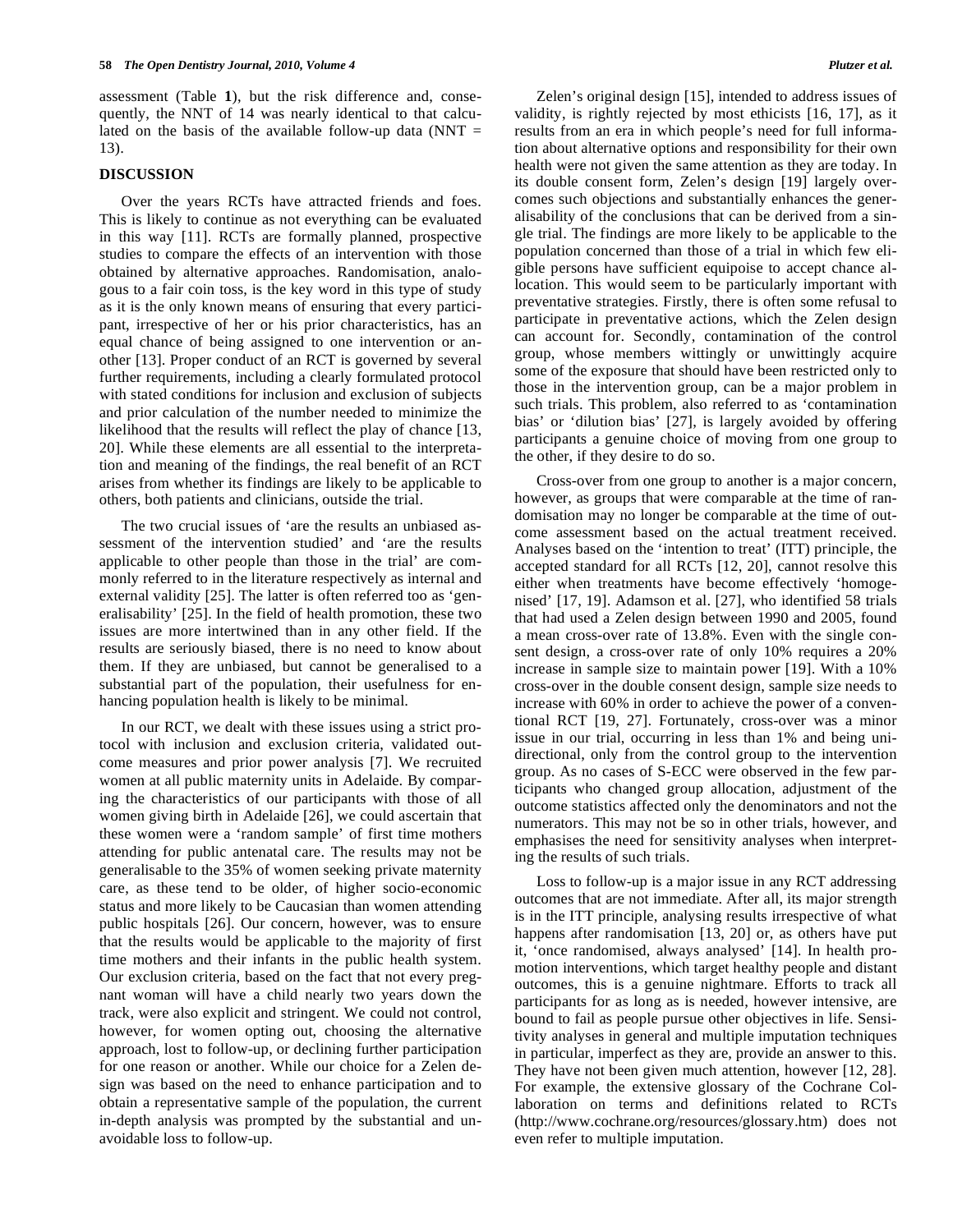Frequent as loss to follow-up is, there is no consensus on how to deal with it in an RCT, other than that every effort should be made to reduce losses to the absolute minimum [12-14, 28]. This is more readily achieved when the interval between intervention and outcome is short, when targeting people dependent on ongoing care, and when there is ongoing contact between investigators and participants. None of this applied to our trial, as the protocol stipulated absence of any contact with the control group between informed consent and outcome assessment, about two years later, in order to mimic the real life situation.

Some consider that the results of RCTs with substantial loss to follow-up should be disregarded, but it is arbitrary what percentage should be considered as substantial [14]. When only a minority of people experience the outcome of interest, any loss to follow-up that exceeds the frequency of that outcome has the potential of creating a two-fold difference between what was observed and what could have been observed, if there had been no loss to follow-up. To avoid this issue, some have chosen intermediate outcomes, that are more readily available, as surrogates for what really matters [29, 30]. Not infrequently, intermediate outcomes have led to conclusions that could not be upheld by more substantive assessments later on [30, 31]. It has also led to different interpretations of what is meant by the ITT principle [12, 32]. Generally, little attention has been given to other means of testing the robustness of the findings.

Our most simple sensitivity analyses, assuming all possible outcomes for the missing mothers and infants randomised, as shown in Table 2, confirmed and added strength to the conclusion that anticipatory guidance can reduce the prevalence of S-ECC [7]. In its least favourable or "worst case" scenario, providing anticipatory guidance would still benefit 5% of the population, as one case of S-ECC would be prevented for every 20 pregnant women provided with such guidance. More often than not, however, the "worst case" scenario will provide results that are of little relevance to practice. Even if there are only a moderate number of missing outcomes, assuming all missing values to be good or bad is too strong an assumption to give a reasonable estimate of the effect of an intervention [33]. Moreover, such analyses can easily provide inconsistent or even contradictory results [12], leaving little option but to disregard the data.

While, for our trial, these simple analyses demonstrate the robustness of the findings to any assumptions made about missing outcomes, this is still of little value when people want to know not only whether something works, but also how much it works. Where resources are limited, numbers needed to treat that differ 2.5-fold are not particularly helpful. Multiple imputation, whilst not replacing the need for complete data, provides a far more reasonable approach to the problem. Apart from a more balanced appraisal of the validity of a trial, when there are differences between people randomised and those with outcome assessment, it also provides a more realistic estimate of what can be expected when the intervention is applied to a similar population elsewhere. Obviously, it will be helpful mainly if it incorporates variables that are shown to be predictive of attrition bias and loss to follow-up [33].

In conclusion, although evaluating preventative strategies and oral health promotion programmes in particular by means of RCTs is fraught with difficulties [9, 10], this is not a reason to abandon RCTs when seeking solutions to important health issues. Despite their difficulties, RCTs remain at the top of all known methods for evaluating whether something works or not. Neither do we advocate that sensitivity analyses and multiple imputation techniques provide an adequate alternative to complete follow-up of all subjects randomised. However, RCTs and multiple imputation are not goals by themselves. They are merely tools in the quest of what is and what is not effective in health care. Every tool has its limitations and, as every dentist knows, few complicated tasks are ever accomplished with only a single tool.

## **ACKNOWLEDGMENTS**

The "Cavity free children" project was supported by the Channel 7 Children's Research Foundation of South Australia. We thank the medical and midwifery staff at Adelaide's maternity units for their support of the study and the mothers who participated in it.

#### **REFERENCES**

- [1] Drury TF, Horowitz AM, Ismail AI, Maertens MP, Rozier RG, Selwitz RH. Diagnosis and reporting early childhood caries for research purposes: a report of a workshop by the NCDR. J Public Health Dent 1999; 59: 192-7.
- [2] Horowitz HS. Research issues in early childhood caries. Commu Dent Oral Epidemiol 1998; 26(Suppl 1): 67-81.
- [3] Peretz B, Ram D, Azo E, Efrat Y. Preschool caries as an indicator of future caries: a longitudinal study. Pediatr Dent 2003; 25: 114-8.
- [4] Wyne AH. Prevalence and risk factors of nursing caries in Adelaide South Australia. Pediatr Dent J 1999; 9: 31-6.
- [5] Gussy MG, Waters EG, Walsh O, Kilpatrick NM. Early childhood caries: current evidence for aetiology and prevention. J Paediatr Child Health 2006; 42: 37-43.
- [6] Nowak AJ, Casamassimimo PS. Using anticipatory guidance to provide early dental intervention. J Am Dent Assoc 1995; 126: 1156-63.
- [7] Plutzer K, Spencer AJ. Efficacy of an oral health promotion intervention in the prevention of early childhood caries. Commun Dent Oral Epidemiol 2008; 6: 335-46.
- [8] Kotaska A. Inappropriate use of randomized trials to evaluate complex phenomena: case study of vaginal breech delivery. BMJ 2004; 329: 1039-42.
- [9] Watt R, Fuler S, Harnett R, Treasure E, Stillman-Lowe C. Oral health promotion evaluation – time for development. Commun Dent Oral Epidemiol 2001; 29: 161-6.
- [10] Petersen PE, Kwan S. Evaluation of community-based oral health promotion and oral disease prevention – WHO recommendations for improved evidence in public health practice. Commun Dent Health 2004; 21(Suppl): 319-29.
- [11] Freeman R. Health promotion and the randomised controlled trial: a square peg in a round hole? BMC Oral Health 2009; 9: 1 (doi:10.1186/1472-6831-9-1).
- [12] Hollis S, Campbell F. What is meant by intention to treat analysis? survey of published randomised controlled trials. BMJ 1999; 319: 670-4.
- [13] Keirse MJNC, Hanssens M. Control of error in randomised clinical trials. Eur J Obstet Gynecol Reprod Biol 2000; 92: 67-74.
- [14] Schultz KF, Grimes DA. Sample size slippages in randomised controlled trials: exclusions and the lost and wayward. Lancet 2002; 359: 781-5.
- [15] Zelen M. A new design for randomized controlled trials. New Engl J Med 1979; 300: 1242-5.
- [16] Ellenberg SS. Randomisation designs in comparative clinical trials. New Engl J Med 1984; 310: 1404-8.
- [17] Altman DG, Whitehead J, Parmar MKB, Stenning.SP, Fayers PM, Machin D. Randomised consent designs in cancer clinical trials. Eur J Cancer 1995; 31A: 1934-44.